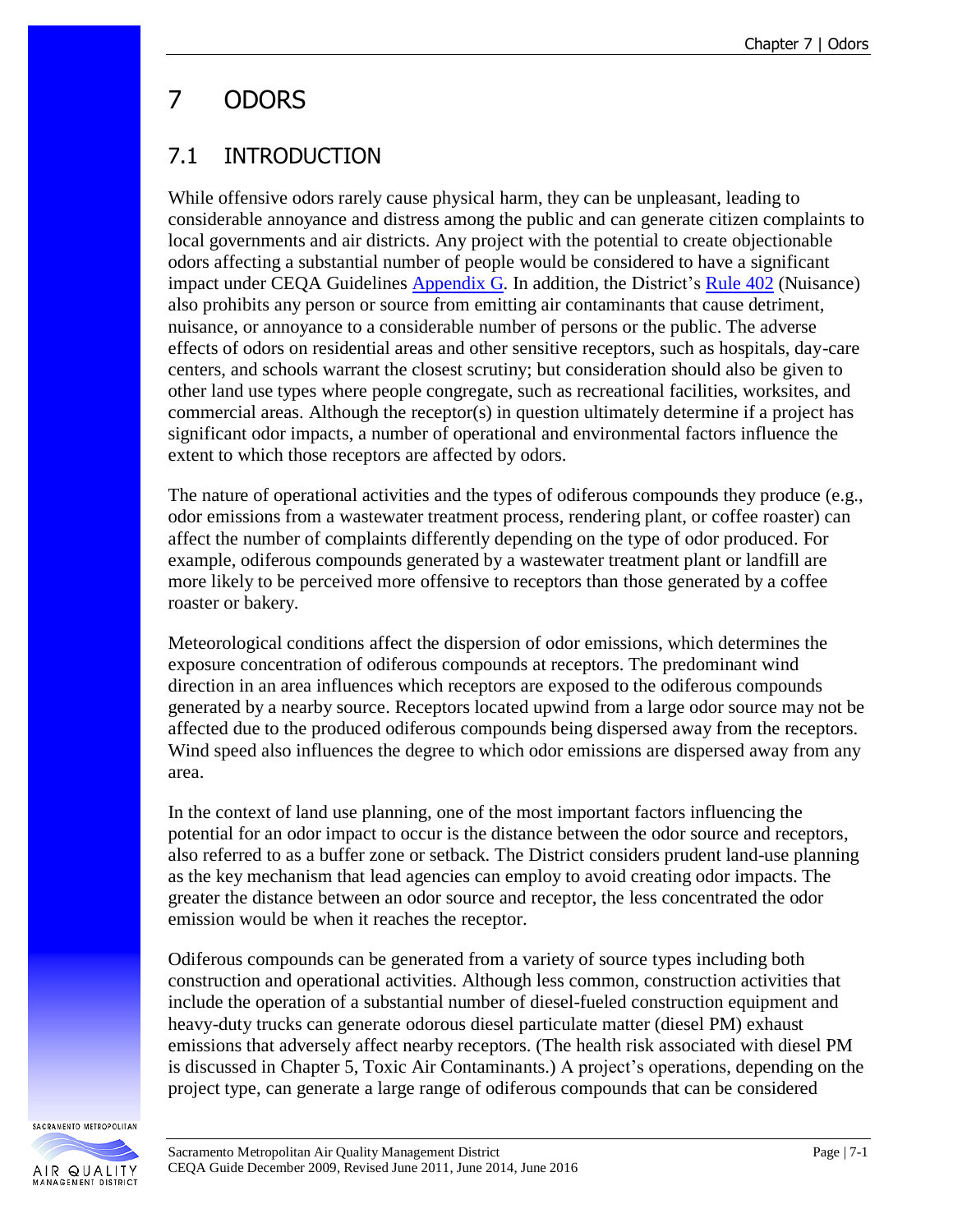offensive to receptors. It should be noted that odor impacts associated with operational activities can be prevented with proper land use planning.

Examples of common land use types that typically generate significant odor impacts include, but are not limited to:

- Wastewater treatment plants,
- Sanitary landfills,
- Composting/green waste facilities
- Recycling facilities,
- Petroleum refineries,
- Chemical manufacturing plants,
- Painting/Coating operations,
- Rendering plants, and
- Food packaging plants.

This chapter discusses the District's recommendations for analyzing potential odor impacts associated with land use development, specifically siting a new odor source near existing and future receptors. The California Supreme Court decision in the case of *California Building Industry Association v. Bay Area Air Quality Management District (2015) 62 Cal. 4th 369* clarified that lead agencies are not required by CEQA to analyze the impact of the existing environmental conditions on a project's future users or residents unless the project will exacerbate the existing environmental hazards or conditions. This limits the CEQA analysis of existing odor source impacts on new receptors from a proposed project. While not a CEQA impact, the District recommends that the situation be analyzed, discussed and resolved through the lead agency's planning process. The District is in the process of developing guidance to assist lead agencies outside of CEQA review.

### 7.2 ANALYSIS EXPECTATIONS

Due to the subjective nature of odor impacts, the number of variables that can influence the potential for an odor impact, and the variety of odor sources, there are no quantitative or formulaic methodologies to determine the presence of a significant odor impact. Rather, the District recommends that odor analyses strive to fully disclose all pertinent information. The District suggests that lead agencies disclose the information discussed in Section 7.3 Methodologies to provide transparency to an odor analyses. Lead agencies that anticipate potential odor impacts should provide further details about the odor sources, including but not limited to information about the specific operational processes and any project design odor control features.



**MANAGEMENT DISTRICT**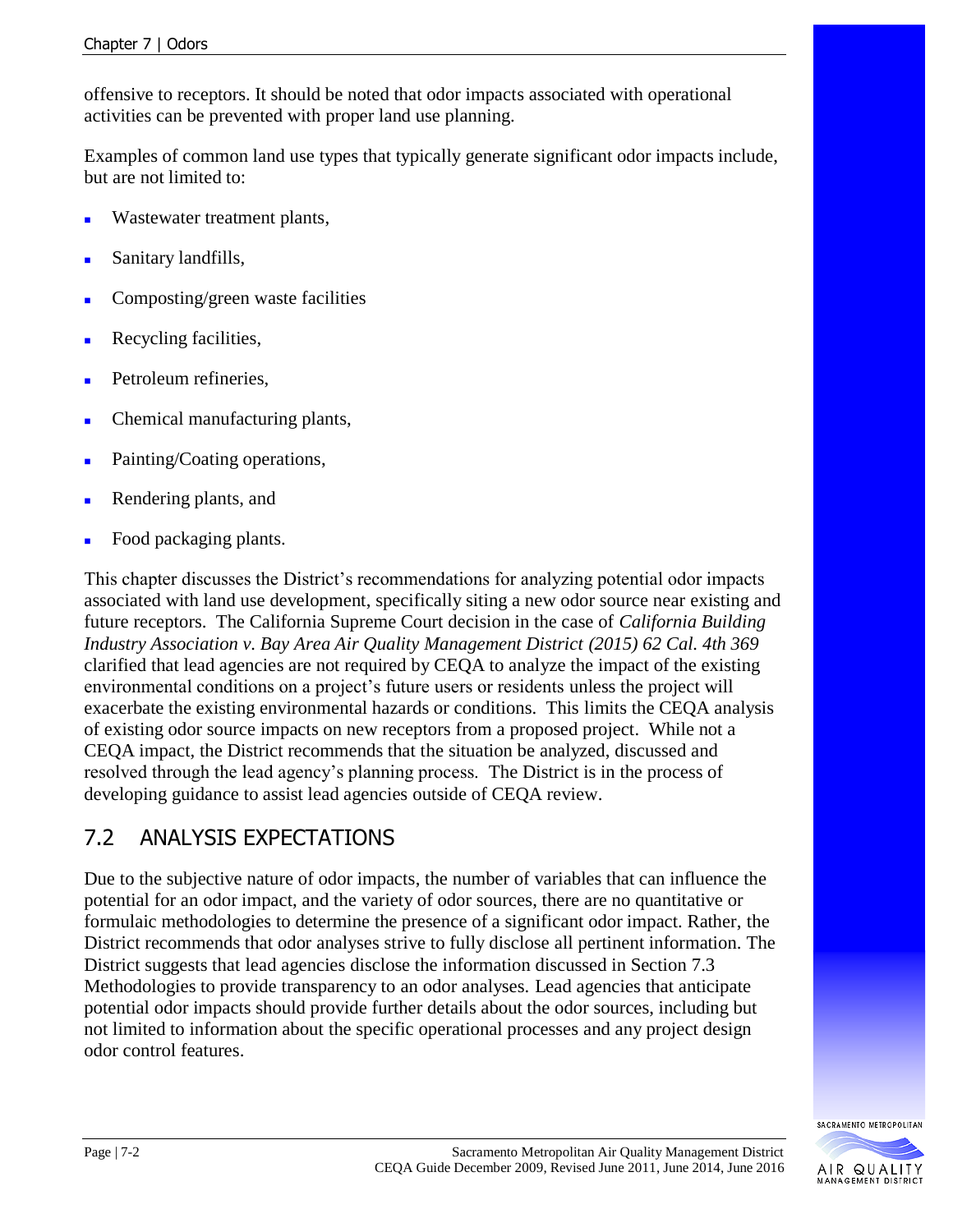# 7.3 METHODOLOGIES

The evaluation of potential odor impacts pertains directly to the following question regarding air quality from the Environmental Checklist Form [\(Appendix G\)](http://www.airquality.org/Businesses/CEQA-Land-Use-Planning/CEQA-Guidance-Tools) of the State CEQA Guidelines:

III.e. Would the project create objectionable odors affecting a substantial number of people?

Lead Agencies should consider all available pertinent information (described below) to qualitatively determine if a significant odor impact could potentially occur. The District considers this to be the minimum level of information necessary for Lead Agencies to make an informed and accurate odor significance determination.

### 7.3.1 ODOR EXPOSURE PARAMETERS

The potential for an odor impact is dependent on a number of variables including the nature of the odor source, distance between the receptor and odor source, and local meteorological conditions. Generally, the District recommends that lead agencies consider all of these parameters when making a significance determination regarding the potential for odor impacts. Each of these parameters is discussed separately below.

#### NATURE OF THE ODOR SOURCE

The nature of an odor relates to the type of facility producing the odor (e.g., wastewater treatment plant, landfill, or bakery), intensity of the odor, and the frequency at which odors are generated. Individuals are typically more sensitive to certain types of odors such as those from wastewater treatment plants, landfills, or rendering plants. Odors generated by those types of sources are considered objectionable and offensive to most individuals.

The intensity of an odor source's operations or the level of odor emissions it produces also influences its potential to adversely affect area receptors. Sources that release high levels of odor emissions are more likely to adversely affect off-site receptors. The time of day when odors are generated by a source can also influence its potential to adversely affect receptors. Sources that only generate odor emissions during the nighttime, when most people are indoors, might provide a decreased probability of affecting the surrounding community. Sources that generate odors during daytime hours might have an increased probability of adversely affecting receptors since more receptors are outdoors, but daytime conditions usually are beneficial for dispersion of odors. For some sources, such as a manufacturing facility, the time of day when odors are generated is a function of when production activity occurs. For other sources, such as settling pond at a wastewater treatment plant, odor emissions may peak during the warmest summer afternoons with anaerobic activity.

#### BUFFER ZONE

The District considers the inclusion of a sufficient buffer zone, which results from appropriate land use planning, to be one of the most effective methods to ensure land use compatibility with respect to odors. Distance alone can allow odor emissions to disperse to lower, undetectable concentrations before reaching receptors.

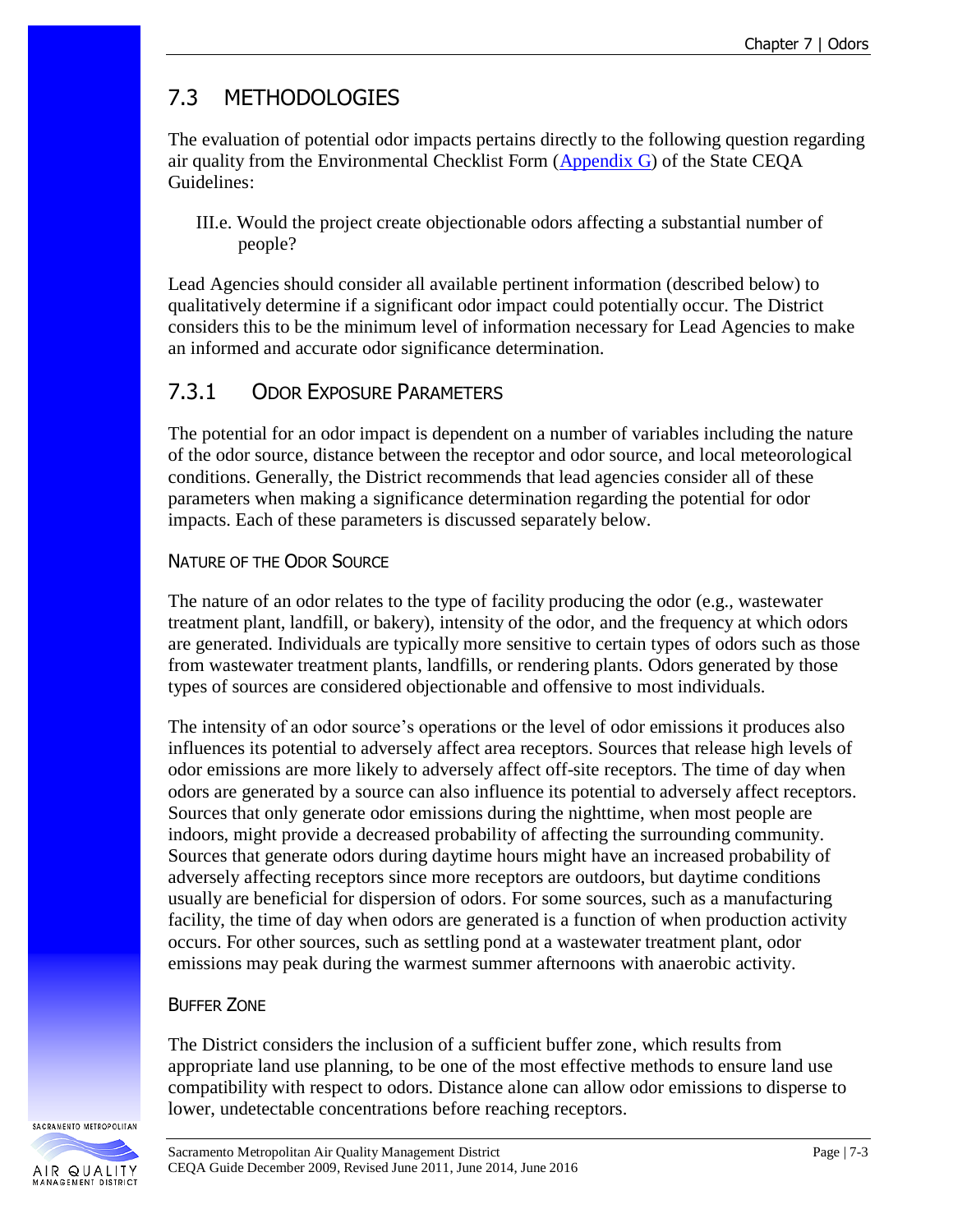The District's Recommended [Odor Screening Distances](http://www.airquality.org/Businesses/CEQA-Land-Use-Planning/CEQA-Guidance-Tools) table lists suggested buffer distances for a variety of odor-generating facilities. If a project sites a new odor source, the screening distances should be used to evaluate whether the odor source could affect existing or future planned receptors. Without consideration of other odor parameters a project that complies with the applicable odor screening distance would not be considered to adversely affect offsite receptors. However, as discussed above, the potential for a significant odor impact is dependent on a variety of factors. Therefore, the recommended screening distances should not be used as absolute thresholds to determine the significance of an odor impact.

A buffer zone that includes dense vegetative cover from trees or shrubs could further reduce the potential for a significant odor impact by acting as a filter and enabling more vertical or mechanical mixing to occur.

All odor impact discussions should provide the buffer distance and a description of the land features and topography in the buffer zone that separates nearby receptors and the odor source.

#### **METEOROLOGY**

The meteorological conditions in an area affect the dispersion of odor emissions. The analysis should determine the predominant wind direction and the frequency of temperature inversions in the project area and evaluate whether receptors would be located upwind or downwind of the subject odor source. Receptors located downwind of odor sources are more likely to experience an adverse effect. The average wind speed and the frequency of inversions in an area can also influence the potential for an odor impact. Generally, odor emissions are highly dispersive, especially in areas with higher average wind speeds. However, odors disperse less quickly during inversions or during calm conditions, which hamper vertical mixing and dispersion.

#### ODOR COMPLAINT HISTORY

The odor complaint history documented for a similar type odor source can be useful in the analysis of projects that would locate a new odor source near existing or future planned receptors.

When locating a new odor source in an area, lead agencies should attempt to identify comparable odor-generating facilities in the region and examine whether they have generated confirmed or unconfirmed odor complaints by nearby receptors. Lead agencies should contact the District to obtain a 3-year history of odor complaints about comparable odorgenerating facilities. The analysis should provide a calculation of the number of annual average confirmed and unconfirmed odor complaints for any existing comparable odor sources in the past 3 years. The annual average odor complaints may serve as a baseline for odor conditions in the project area. The analysis should also describe buffer distance between receptors and odor source, odor parameters such as timing and nature of the odor source.

# 7.4 SIGNIFICANCE DETERMINATION

The District recommends that significance determinations be made on a case-by-case basis and consider all the parameters discussed in Section 7.3.1 above. Typically, it is necessary

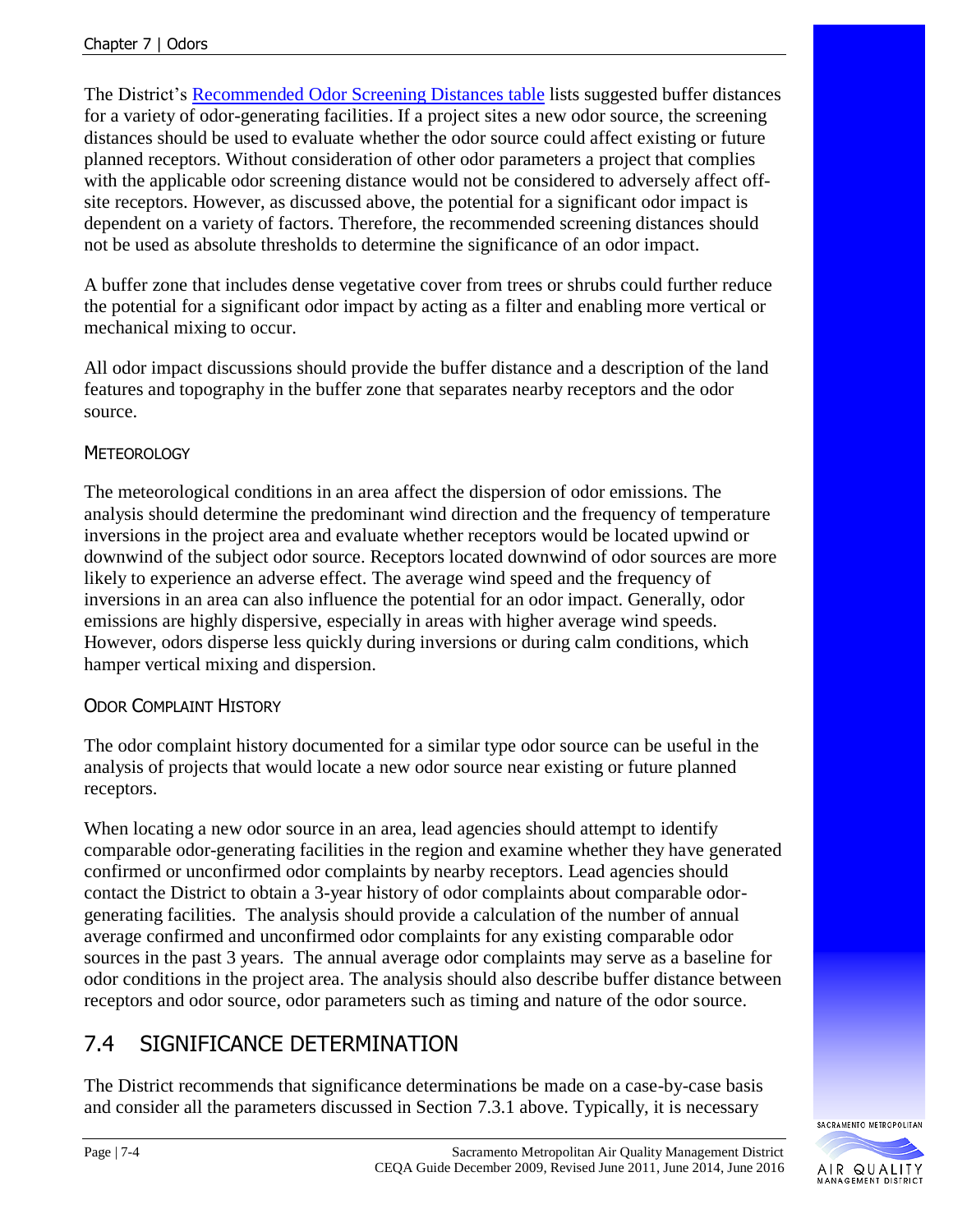for lead agencies to consider more than one parameter when making a significance determination. For instance, if a project would result in a receptor and odor source being located closer than the District's [Recommended Odor Screening Distances](http://www.airquality.org/Businesses/CEQA-Land-Use-Planning/CEQA-Guidance-Tools) but the receptor would be upwind from the source, the likelihood of the receptor being exposed to objectionable odors would be lower than if it was downwind from the odor source. Also, an odor complaint history may support the determination that receptors would be exposed to objectionable odors from a specific source even if the buffer distance exceeds the applicable value in the District's [Recommended Odor Screening Distances table.](http://www.airquality.org/Businesses/CEQA-Land-Use-Planning/CEQA-Guidance-Tools) This might be the case because the source generates more intense levels of odor emissions than similar sources, or because of meteorological conditions unique to the area or season. Therefore, a lead agency should clearly present the reasoning used to support the significance determination.

## 7.5 MITIGATION MEASURES

If a lead agency determines that a project would result in a significant impact by exposing a substantial number of people to objectionable odors then it shall require the implementation of all feasible mitigation measures to reduce the impact. Mitigation measures to reduce or prevent potential odor impacts should be developed on a project-by-project basis, as there is no formulaic approach to implementing odor mitigation measures to reduce odor impacts. The District offers a separate discussion of planning-based measures and technology- and design-based measures below.

### 7.5.1 PLANNING-BASED MEASURES

The District considers appropriate land use planning as the most effective method to avoid and minimize odor impacts. Planning-based measures typically relate to those parameters that influence the potential for odor exposure and are discussed in Section 7.3.1 above. For instance, the potential for odor impacts is often minimized by ensuring a sufficient buffer distance between the odor source and nearby receptors, or by locating odor sources downwind of receptors. In some cases, it might be feasible to require facilities to cease odorgenerating activities during atypical times when the predominant wind direction shifts such that receptors are located downwind. In other cases, such as locating an office building near an odor source, it may be practical and effective to require the building's air intake to be located on the side of the building that is more distant from the odor source and/or require a level of air filtration that exceeds Title 24 standards or the local building code.

Implementing planning-based measures often avoids the need to implement more costly odor control technologies, which are discussed in Section 7.5.2 below.

#### **DISCLOSURES**

Although CEQA may not be used to require disclosure of the potential impact of existing odor sources on newly sited receptors, in some instances lead agencies may choose to require the execution and recordation of deed notices on properties to provide initial and subsequent prospective buyers, lessees, and renters of those properties, particularly residential buyers, with information that their respective properties would potentially be subject to objectionable odors from a known nearby odor source. While deed notices would notify people with aboveaverage sensitivity to particular odor sources that they are choosing to locate where such